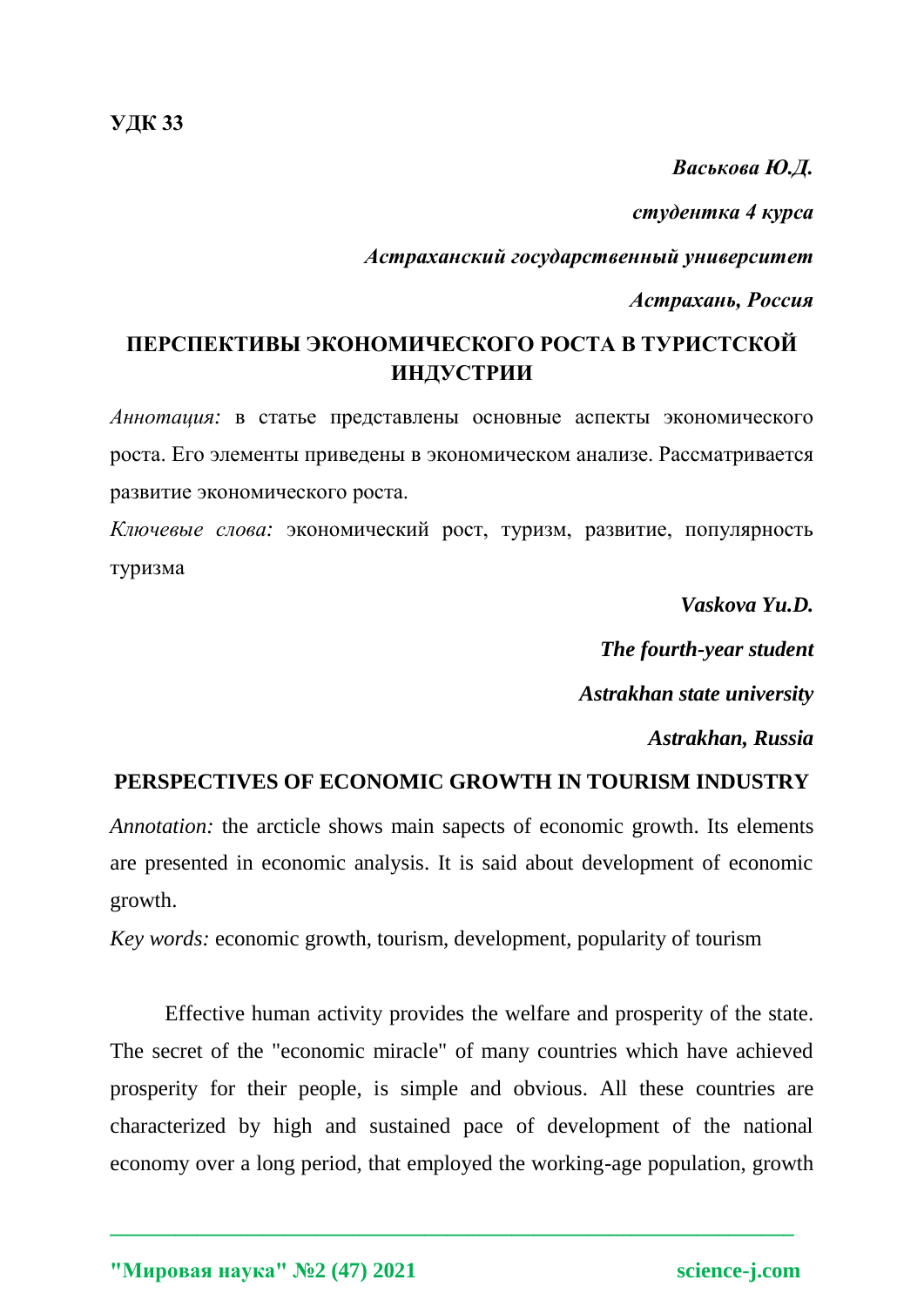of operating income and, as a consequence, increased consumption, and this is the basis of economic growth.

Economic growth is a long-term increase in real GDP (gross [domestic](https://www.babla.ru/%D0%B0%D0%BD%D0%B3%D0%BB%D0%B8%D0%B9%D1%81%D0%BA%D0%B8%D0%B9-%D1%80%D1%83%D1%81%D1%81%D0%BA%D0%B8%D0%B9/gross-domestic-product)  [product\)](https://www.babla.ru/%D0%B0%D0%BD%D0%B3%D0%BB%D0%B8%D0%B9%D1%81%D0%BA%D0%B8%D0%B9-%D1%80%D1%83%D1%81%D1%81%D0%BA%D0%B8%D0%B9/gross-domestic-product) both in absolute values and per each inhabitant of the country[1]. As can be seen from the definition, GDP is the monetary aspect of the economic welfare of the country, and the rate of change serves as a measure of economic growth.

The greatest popularity in the evaluation and analysis of economic phenomena and indicators is played by the service sector, and economic growth is no exception in the last decade. Human's rhythm of life doesn't allow to relax and recover your health for future work in conditions of city, but recreation is a liveliness in daily routine, so recreation is an important feature of tourism. Entertainment and recreation, particularly the tourism industry occupy a special place in human life.

According to the federal law " About the basics of tourism activity" from 24.11.1996 tourism is a temporary citizen trips , foreigners and stateless people (further-people) from permanent residence for medical and recreational, recreational, educational, physical culture, sports, professional, business, religious and other purposes without engaging in activities related to receiving income from sources in the country (place) of temporary residence.

Tourism as a sector of the economy plays a main position in prosperity and development of Russia. Tourism, above all, serves the interests of man, society as a whole and, equally important, is a source of income at both the micro and macroeconomic levels. According to the Federal tourism Agency, currently the share of tourism in GDP is 1.5%. In 2017, the country's earnings from tourism amounted to 3 trillion rubles, which is approximately 3.47 percent of GDP. Rosturizm believes that by 2025 these figures are expected to increase to 5 trillion and 5% of GDP (see below).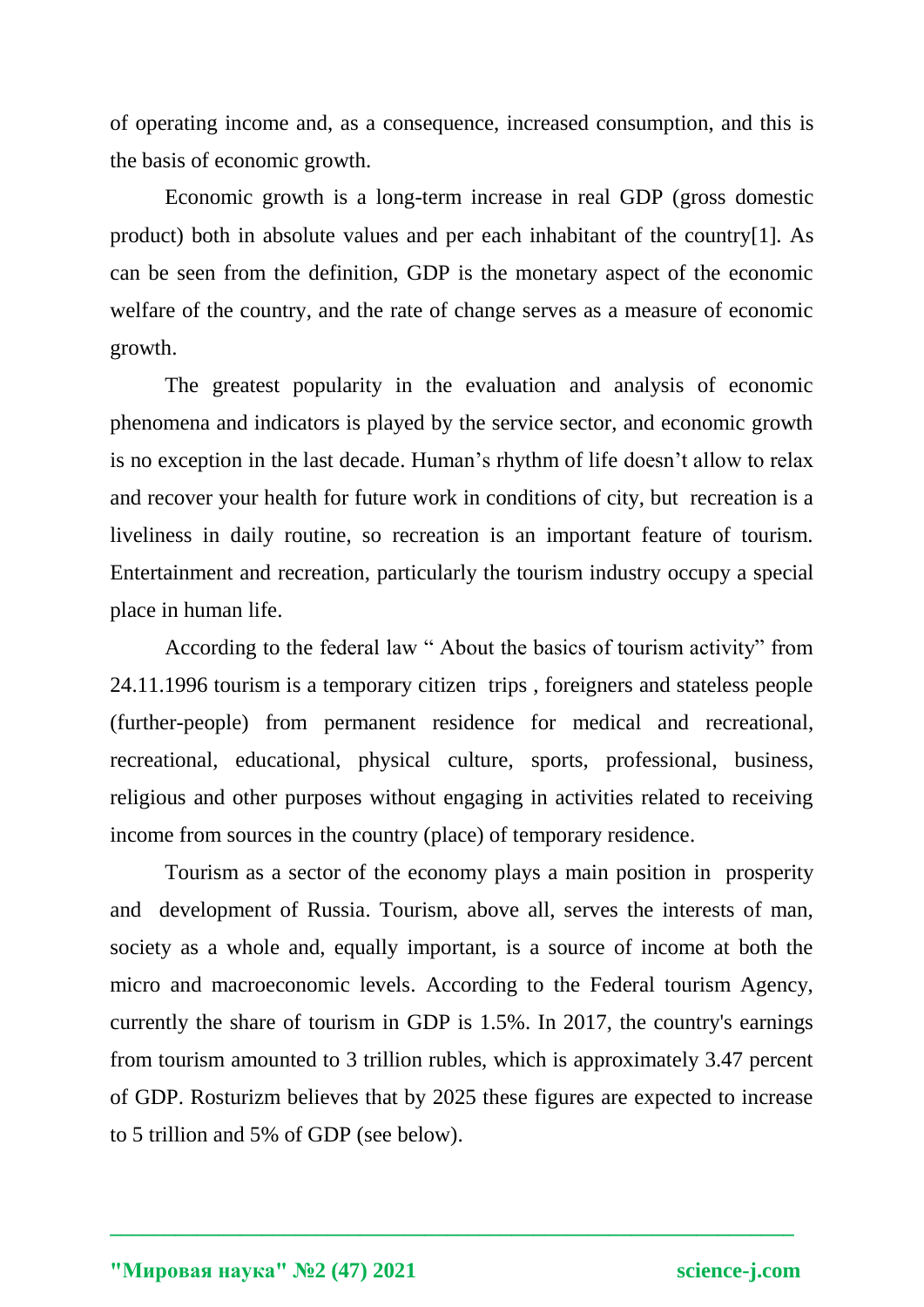#### **The number of hotels and similar accommodation facilities**

#### **(year-end)**

(Chart or tabl. 1)

|  |  |  |  | $\vert 2001 \vert 2005 \vert 2008 \vert 2012 \vert 2013 \vert 2014 \vert 2015 \vert 2016$ $\vert 2017 \vert 2018$ |                                                                                       | $ 2019\rangle$ |
|--|--|--|--|-------------------------------------------------------------------------------------------------------------------|---------------------------------------------------------------------------------------|----------------|
|  |  |  |  |                                                                                                                   | Total   6258   4182   4812   7866   8416   9316   9869   10714   11447   11689   1295 |                |

According to the data table, it was a recession before 2001 y. , however, in the end of the year its quantity increased. From 2012 it's a sharp upgrade, it's a direct consequence of growth of popularity trips among people.

As such "tourism industry" can be divided into the activities of hotels and catering , activities rail transportation: intercity and international passenger transportation services and activities in the field of leisure and entertainment. The profitability of economic activities (by industry) is determined annually by the Federal tax service of the Russian Federation (FTS RF). Profitability on types of economic activities is calculated FTS of Russia based on the Order FNS of Russia from 30.05.2007 N MM-3-06/333and specified in Appendix 4 to this document.

Tourism belongs to the service sector (non-primary sector), and plays an important role in the socio-economic development of the constituent entities of the Russian Federation. It is known that about 53 industries are concentrated in the tourism industry. In addition, due to tourism, small and medium businesses are developing; taxes to the budget are growing and export volumes are increasing. The latter occurs by attracting small and medium-sized businesses to the export activities, which is facilitated by the tourism industry, since in this area of the economy, the export of relevant goods and services occurs as a result of the arrival of foreign consumers to the territory of the Russian Federation, rather than by delivering the goods and services abroad (Companies that are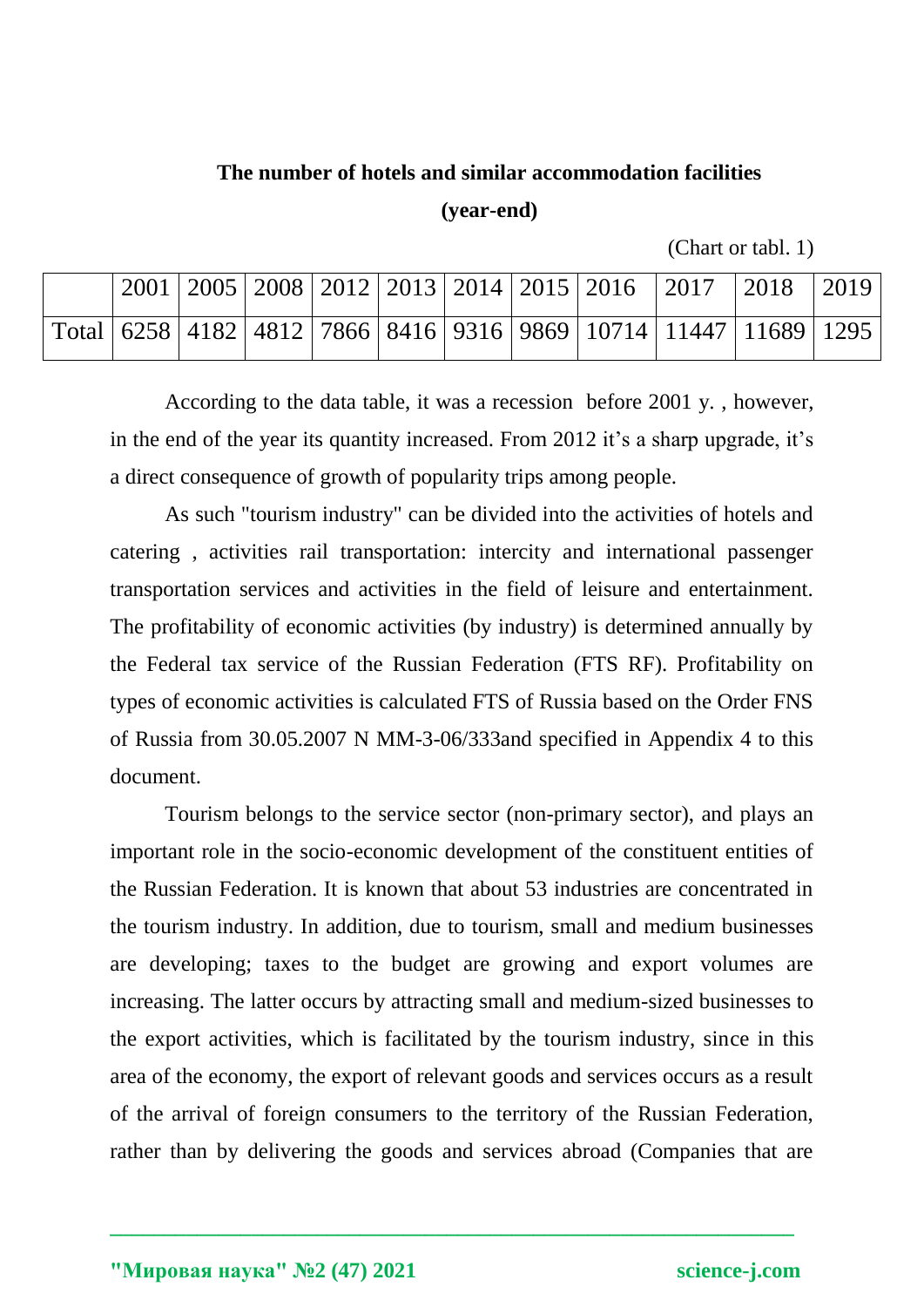unable to self-supply their product can participate in the export). In addition, the tourism industry helps to solve one of the main social problems of society - the lack of jobs, creating them and ensuring employment.

The peculiarity of the development of tourism in Russia is that tourist resources are unevenly involved in the process. It is caused, primarily, by the territorial factor (enormous dimensions make it difficult to coordinate and manage tourist travels) and climatic conditions (the north of Russia is unsuitable for attracting tourists and it seems unattractive for leisure activities). However, prospects and strategies are aimed at the development of tourism as an obligatory component of human life activity.

To sum up, it must be said that tourism is a progressing industry today, including a large number of subsystems and concepts. Forming its own base for calculating economic indicators, it gradually consolidates the position of a successful sector of the economy. Already now, when analyzing economic development, analysts and economists use formulas to calculate efficiency, profitability, and other economic characteristics of objects of the tourist industry. Indicators of the tourism industry are becoming one of the important components of GDP and economic growth.

For the success of economic growth indicators, it is necessary that all economic phenomena have a decent level of indicators that correspond to reality and do not cloud the general state of the country's economy.